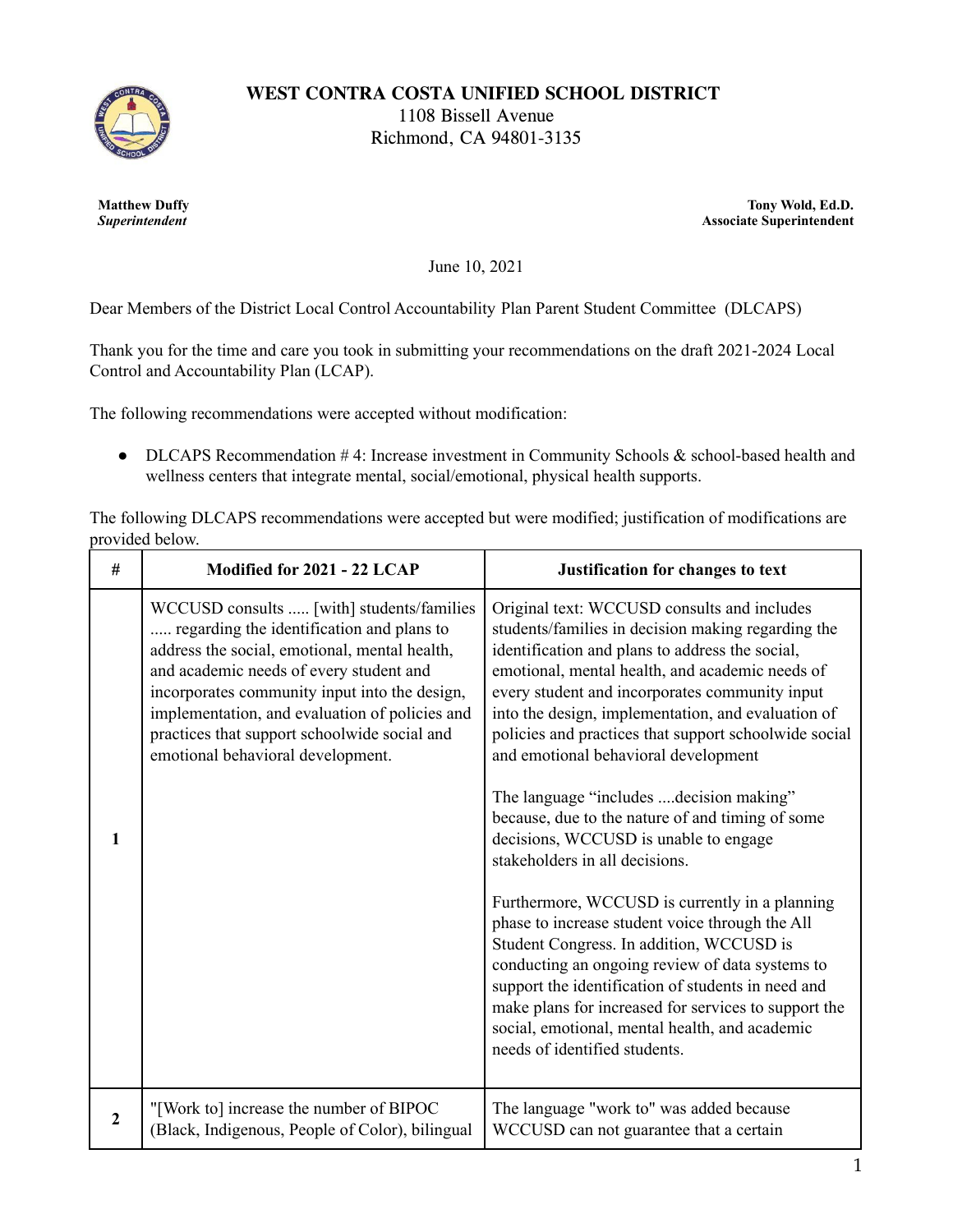|                | and culturally competent support staff, like<br>therapists and mental health counselors.<br>$^{\prime\prime}$                                                                                                                                                                                                                                                                                                                              | percentage of any specific group will apply for any<br>particular position; consequently, WCCUSD is<br>unable to ensure that applicants from any specific<br>group will be hired.                                                                                                                                                                                                                                                                                                                                                                                                                                                                                                                                                                                                                                                                                                                                                                                                                                                                                          |
|----------------|--------------------------------------------------------------------------------------------------------------------------------------------------------------------------------------------------------------------------------------------------------------------------------------------------------------------------------------------------------------------------------------------------------------------------------------------|----------------------------------------------------------------------------------------------------------------------------------------------------------------------------------------------------------------------------------------------------------------------------------------------------------------------------------------------------------------------------------------------------------------------------------------------------------------------------------------------------------------------------------------------------------------------------------------------------------------------------------------------------------------------------------------------------------------------------------------------------------------------------------------------------------------------------------------------------------------------------------------------------------------------------------------------------------------------------------------------------------------------------------------------------------------------------|
| $\overline{7}$ | [Begin to put systems in place to] Conduct<br>on-going workshops to build parent capacity.<br>Train PACs and SSCs to monitor and evaluate<br>the implementation of programs and services,<br>and assess parent input into budget decisions.<br>Train and stipend [available from philanthropic<br>partners] parents [for] PAC and SSC meetings<br>[to] make recommendations on how to<br>improve engagement and shared<br>decision-making. | WCCUSD agrees to the overarching theme and<br>believes that it is well-aligned to meeting student<br>needs.<br>Action items have been modified to delete<br>components that WCCUSD cannot immediately<br>implement or to add emphasis and/or to qualify the<br>extent to which WCCUSD can move forward during<br>the 2021-22 school year.<br>The action items that require additional staff are<br>under review, and decisions will be based on the<br>superintendent's staffing review and overall review<br>of current district policies and procedures.<br>The action items that require additional funding are<br>under review pending receipt of additional funding.                                                                                                                                                                                                                                                                                                                                                                                                  |
| 8              | [Invest in technology and service contracts that<br>help to] improve language access, equity,<br>and is supported by policies/structures/systems<br>to provide translation and interpretation in<br>languages other than English and Spanish<br>(including at the site level for IEPs, parent<br>conferences, etc.)                                                                                                                        | Original text: Improve language access, equity, and<br>support by hiring staff and investing in technology,<br>policies/structures/systems to provide translation<br>and interpretation in languages other than English<br>and Spanish (including at the site level for IEPs,<br>parent conferences, etc.)<br>The language "invest in technology" was shifted to<br>the beginning of the sentence to emphasize support<br>for the idea; WCCUSD agrees that additional<br>translation services in languages other than English<br>and Spanish are needed and believes that these<br>needs can be efficiently met with available<br>technology and contracts with translation services.<br>The language "service contracts" was added because<br>WCCUSD believes that additional translation<br>support can be provided through outside services.<br>The language "hiring" was omitted because<br>WCCUSD is unable to fund additional staff for this<br>role at this time.<br>The language "policies/structures/systems" was<br>omitted because, with the arrival of our new |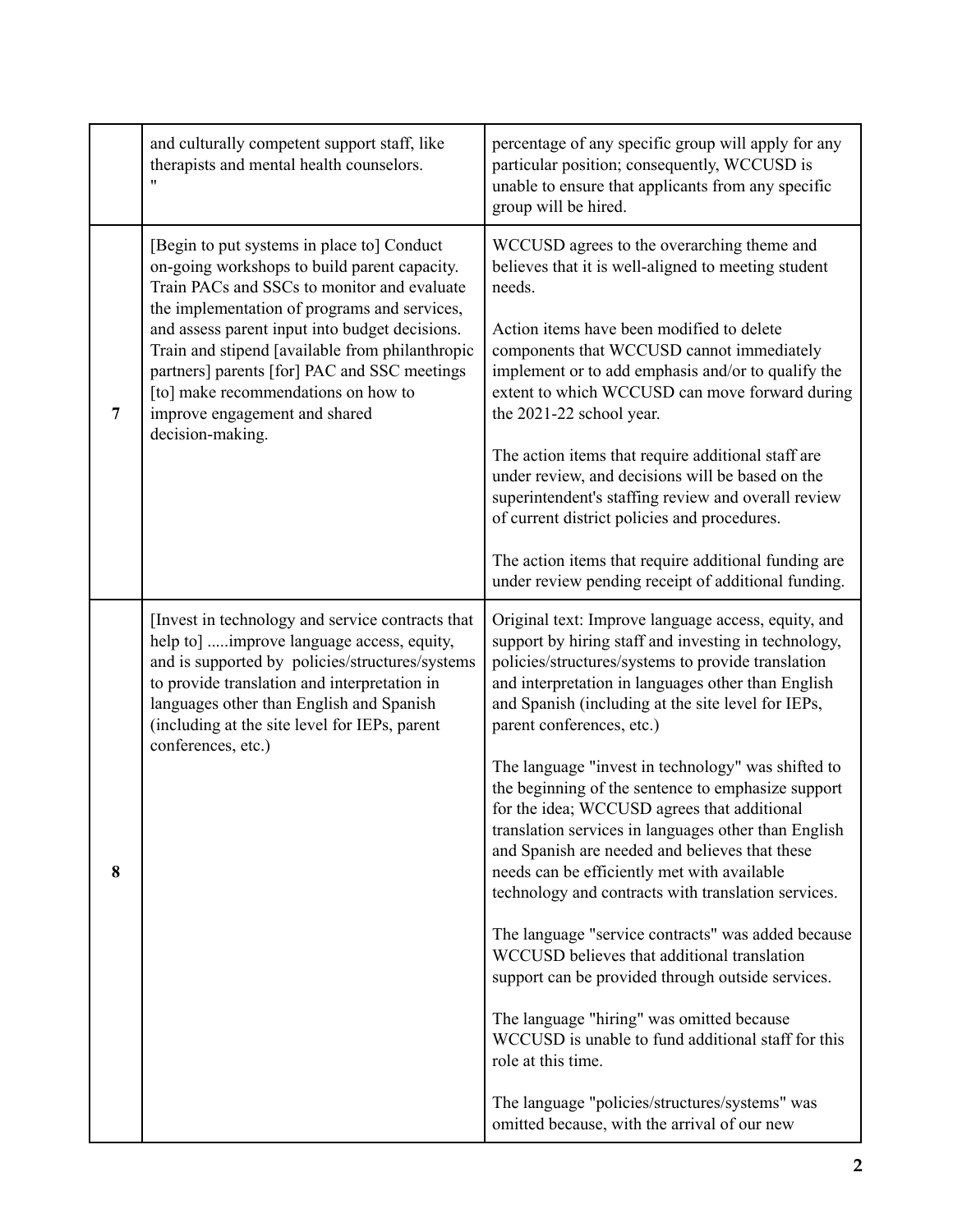|    |                                                                                                                                                                                                                                                                                                                  | superintendent, WCCUSD will be conducting an<br>audit and reorganization of many of the policies/<br>structures/systems and will focus on rebuilding<br>many of the systems (including language support)<br>during the next few years.                                                                                                                                                                                                                                  |
|----|------------------------------------------------------------------------------------------------------------------------------------------------------------------------------------------------------------------------------------------------------------------------------------------------------------------|-------------------------------------------------------------------------------------------------------------------------------------------------------------------------------------------------------------------------------------------------------------------------------------------------------------------------------------------------------------------------------------------------------------------------------------------------------------------------|
| 10 | Present budgets, and state and local data,<br>identified in partnership with students and<br>families based on key indicators. Do so<br>forums/study sessions that allow for questions<br>and meaningful feedback. The data must be<br>easily accessible, timely, and easily<br>disaggregated by student groups. | Present budgets, and state and local data, identified<br>in partnership with students and families based on<br>key indicators. Do so  [throughout the] year, in<br>community forums/study sessions that allow for<br>questions and meaningful feedback. The data must<br>be easily accessible, timely, and easily<br>disaggregated by student groups.                                                                                                                   |
| 12 | [initiate beginning stages of training for] staff<br>to assist with site-level data collection specific<br>to LCAP funded programs and services<br>(attendance, demographics, standardized test<br>scores, etc.)                                                                                                 | Original text: Train staff to assist with site-level data<br>collection specific to LCAP funded programs and<br>services (attendance, demographics, standardized<br>test scores, etc.)<br>The language "Initiate beginning stages of training<br>for" was added due to the expectation that<br>significant focus will need to be placed on<br>supporting the foundational work of safely<br>reopening schools for in-person learning during the<br>2021-22 school year. |

The following recommendations were assessed and are under advisement, but were not included in the 21-24 LCAP. For all recommendations where funding was listed as a cause for less than full implementation, the recommendations will be re-considered if/when additional ongoing funding becomes available.

| # | Not Adopted for 2021 - 22 LCAP                                                                                                                                                                                                                                                                                             | <b>Justification</b>                                                                                                                                                                                                                                                                                                                                                  |
|---|----------------------------------------------------------------------------------------------------------------------------------------------------------------------------------------------------------------------------------------------------------------------------------------------------------------------------|-----------------------------------------------------------------------------------------------------------------------------------------------------------------------------------------------------------------------------------------------------------------------------------------------------------------------------------------------------------------------|
| 3 | Improve and invest in targeted outreach to<br>high-need students, including Black students,<br>students with disabilities, low-income students,<br>English Learners, Foster Youth, and Homeless<br>Youth by conducting home/virtual home visits.                                                                           | WCCUSD agrees that this recommendation could<br>be a productive model for student/family support;<br>funding and staffing are not currently available for<br>this level of specialized support. WCCUSD will<br>keep this recommendation in mind as future funding<br>becomes available.                                                                               |
| 5 | Establish an Office of Student and Family<br><b>Engagement</b> (separate from Community)<br>Engagement) to be solely responsible for<br>engaging and supporting the students and<br>families of WCCUSD in becoming authentic<br>co-owners of our schools through sustained,<br>authentic engagement, expanded learning, as | WCCUSD agrees that this recommendation could<br>be a productive model for student/family support;<br>funding and staffing are not currently available for<br>this level of specialized support. WCCUSD will<br>keep this recommendation in mind as future funding<br>becomes available and as a component of the<br>upcoming audit to be conducted as part of the new |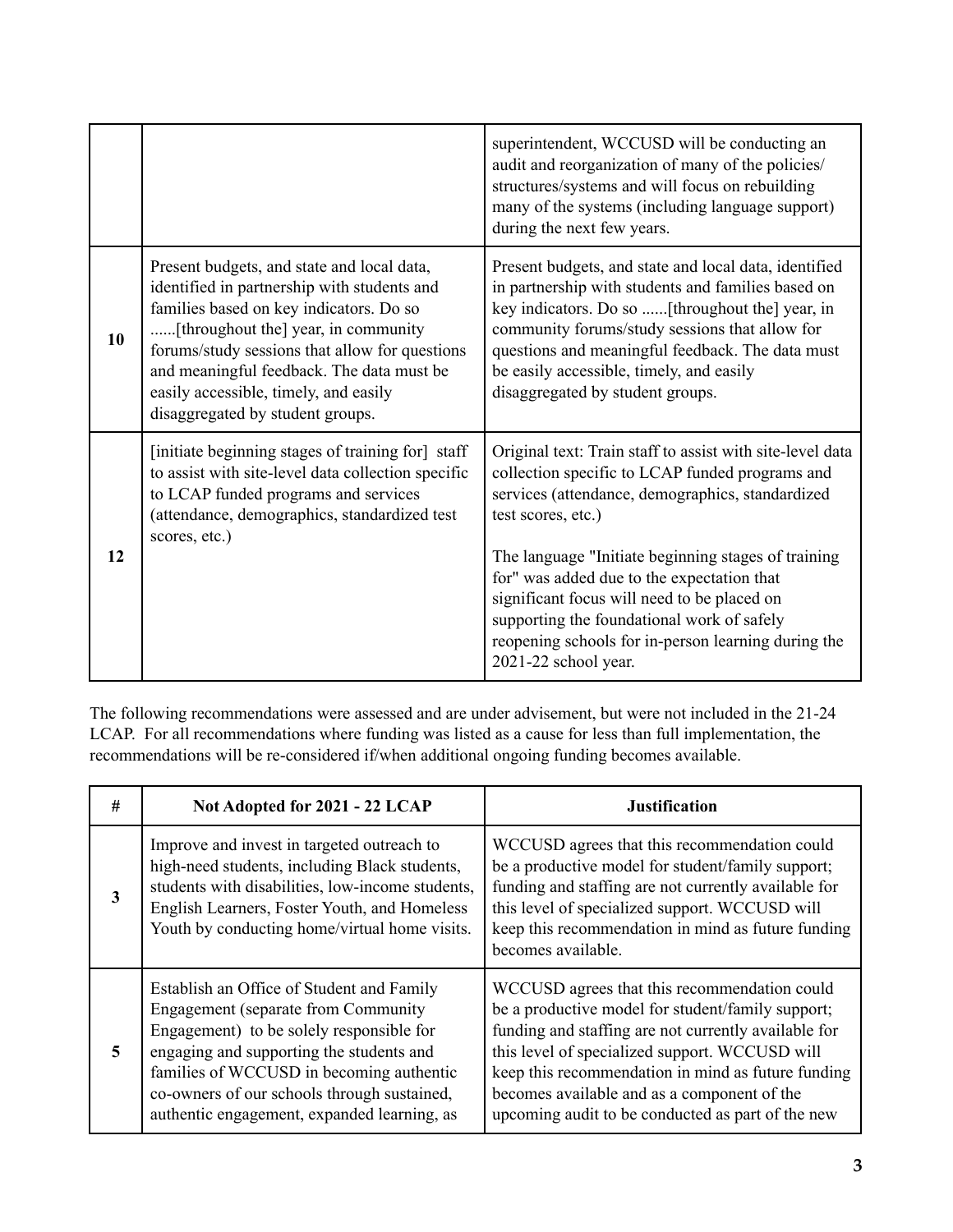|    | well as leadership and advocacy opportunities<br>for families and students.                                                                                                                                                                                                                                                                                                                                                                                                                                                                          | Superintendent's entry plan.                                                                                                                                                                                                                                                                                                                                                                                                                                                                                                                                                                                                                                                                                                                                                                                                                       |
|----|------------------------------------------------------------------------------------------------------------------------------------------------------------------------------------------------------------------------------------------------------------------------------------------------------------------------------------------------------------------------------------------------------------------------------------------------------------------------------------------------------------------------------------------------------|----------------------------------------------------------------------------------------------------------------------------------------------------------------------------------------------------------------------------------------------------------------------------------------------------------------------------------------------------------------------------------------------------------------------------------------------------------------------------------------------------------------------------------------------------------------------------------------------------------------------------------------------------------------------------------------------------------------------------------------------------------------------------------------------------------------------------------------------------|
| 6  | Invest in capacity building for staff, students,<br>and families. Focus on<br>parent/teacher/administrator relationships,<br>communication, accountability, and support at<br>the site level. Increase support, training, and<br>collaboration for Parent Advisory Committees<br>and School Site Councils as well as teachers,<br>staff, and administrators.                                                                                                                                                                                         | WCCUSD agrees that this recommendation could<br>be a productive model for student/family support;<br>funding and staffing are not currently available for<br>this level of specialized support. WCCUSD will<br>keep this recommendation in mind as future funding<br>becomes available.                                                                                                                                                                                                                                                                                                                                                                                                                                                                                                                                                            |
| 9  | Create an Office of Diversity, Equity and<br>Inclusion at Cabinet level to oversee<br>monitoring of programs, actions and services<br>for the following high-needs groups: English<br>Language Learners, Low-Income Students,<br>African-American students, Foster Youth,<br>Homeless Youth, Justice-Impacted Youth and<br>LGBTQIA+ youth, including but not limited to<br>their achievement, engagement, attendance,<br>suspension and graduation rates, mental and<br>social emotional health, etc.                                                | WCCUSD agrees that this recommendation could<br>be a productive model for student/family support;<br>however the organization of Cabinet level positions<br>in Public school districts is for the position to<br>oversee a gamut of functions. A School District<br>does not have a Cabinet member for English and a<br>different one for Math. What is done is to create<br>areas of focus and priorities for the District.<br>Currently, funding and staffing are not currently<br>available for this level of specialized support at the<br>Cabinet level. WCCUSD will keep this<br>recommendation for additional support within<br>Educational Services in mind as future funding<br>becomes available.                                                                                                                                        |
| 11 | Create a Parent's Bill of Rights to be<br>implemented at every school site that sets<br>expectations of 1. The uniform publication of<br>school-level data and scheduled, consistent<br>provision of individual student data to parents<br>by each school site; 2. Publication of SPSAs,<br>including the entire site's budget, programs,<br>and services outlined for high-needs students<br>and a calendar for the establishment and<br>support of all school-level parent advisory<br>committees. To be monitored at the Central<br>office level. | With respect to the other elements of this<br>recommendation (Parents' Bill of Rights, access to<br>school-level data and calendar of school level<br>committees), WCCUSD agrees that this<br>recommendation could be a productive model for<br>student/family support; funding and staffing are not<br>currently available for this level of specialized<br>support. WCCUSD will keep this recommendation<br>in mind as future funding becomes available.<br>During 2021 - 2022 WCCUSD will look for<br>opportunities to provide additional training to site<br>leaders on currently available data reports, including<br>STAR Reading/Math, Elevation data platform for<br>EL students, as well as using the PowerSchool more<br>fully.<br>Site SPSAs and budget allocations have been posted<br>on the District website for more than a decade. |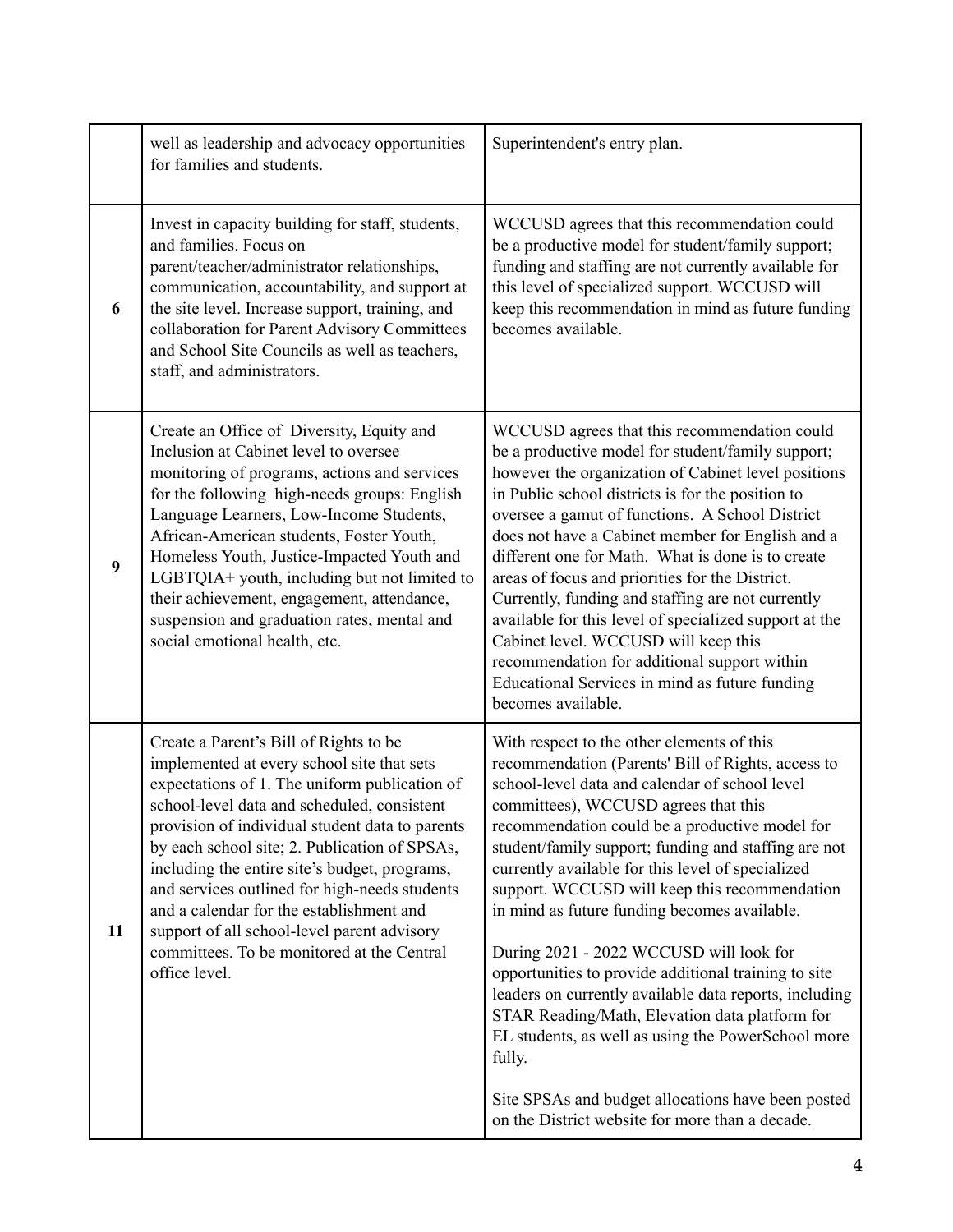|  | Clearly, WCCUSD must be more transparent about<br>how to access this information and will put plans in |
|--|--------------------------------------------------------------------------------------------------------|
|  | place to address this issue.                                                                           |

Again, we thank you for taking the time to give this valuable input.

Sincerely,

Tony World

Tony Wold, Ed.D. Associate Superintendent, Business Services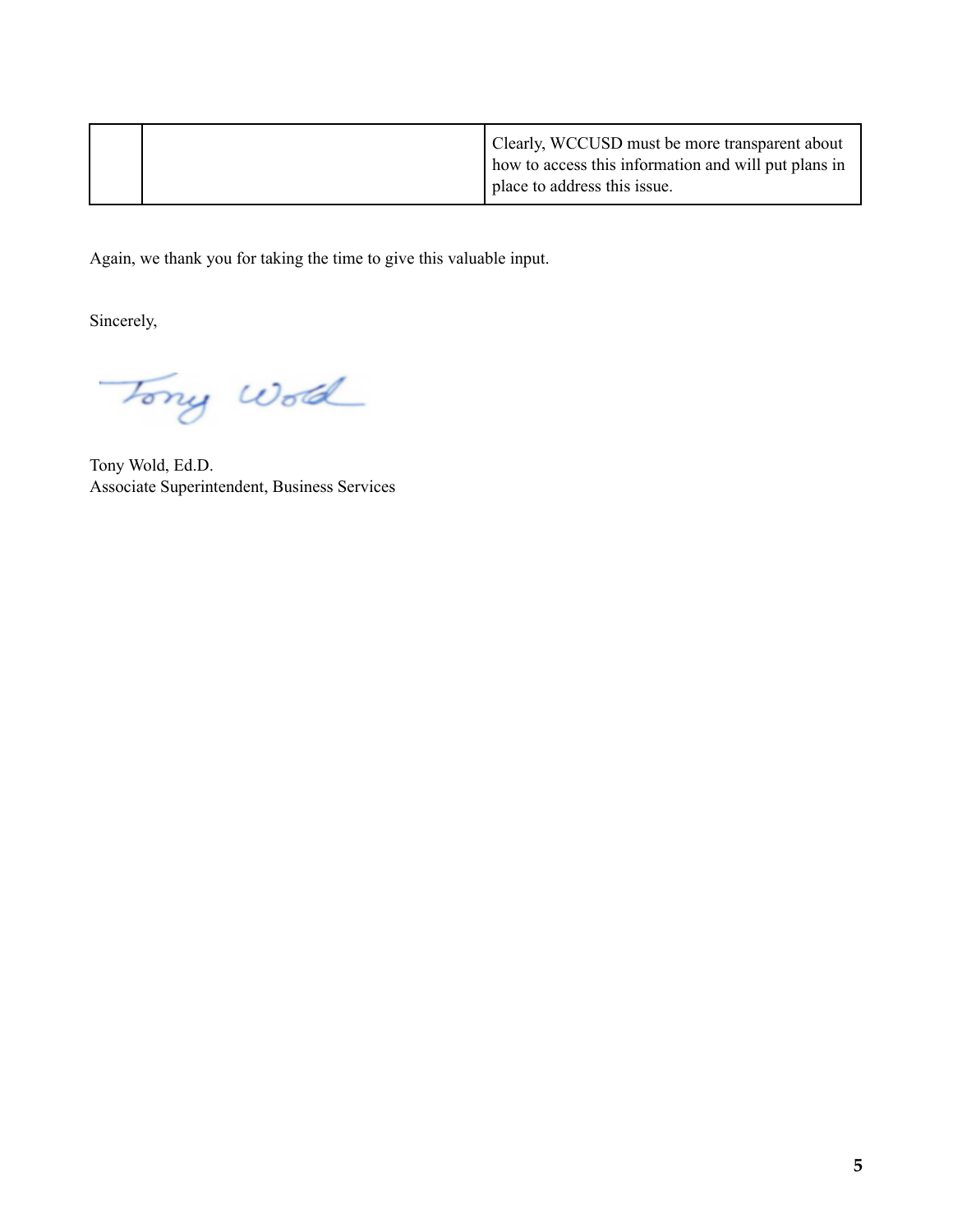## 10 de junio de 2021

Estimados miembros del Comité de Padres y Estudiantes del Plan de Responsabilidad de Control Local del Distrito (DLCAPS)

Gracias por el tiempo y la atención que dedicaron al presentar sus recomendaciones sobre el borrador del Plan de Responsabilidad y Control Local (LCAP) 2021-2024.

Las siguientes recomendaciones fueron aceptadas sin modificaciones:

● Recomendación Nro. 4 del Comité DLCAPS: Incrementar la inversión en Escuelas Comunitarias y Centros de Salud y Bienestar basados en la escuela que integren apoyos de salud mental, social/ emocional y física.

Las siguientes recomendaciones del Comité DLCAPS fueron aceptadas pero modificadas; La justificación de las modificaciones se proporciona a continuación.

| Nro.           | Modificado para el LCAP de 2021-22                                                                                                                                                                                                                                                                                                                                                                                                 | Justificación de los cambios en el texto                                                                                                                                                                                                                                                                                                                                                                                                                                                                                            |
|----------------|------------------------------------------------------------------------------------------------------------------------------------------------------------------------------------------------------------------------------------------------------------------------------------------------------------------------------------------------------------------------------------------------------------------------------------|-------------------------------------------------------------------------------------------------------------------------------------------------------------------------------------------------------------------------------------------------------------------------------------------------------------------------------------------------------------------------------------------------------------------------------------------------------------------------------------------------------------------------------------|
|                | El distrito (WCCUSD) consulta  [con]<br>estudiantes / familias  con respecto a la<br>identificación y planes para abordar las<br>necesidades sociales, emocionales, de salud<br>mental y académicas de cada estudiante e<br>incorpora la opinión de la comunidad en el<br>diseño, implementación y evaluación de<br>políticas y prácticas que apoyan el desarrollo<br>del comportamiento social y emocional en toda<br>la escuela. | Texto original: El Distrito (WCCUSD) consulta e<br>incluye a los estudiantes/familias en la toma de<br>decisiones con respecto a la identificación y los<br>planes para abordar las necesidades sociales,<br>emocionales, de salud mental y académicas de cada<br>estudiante e incorpora la opinión de la comunidad<br>en el diseño, implementación y evaluación de<br>políticas y prácticas que apoyan el desarrollo del<br>comportamiento social y emocional en toda la<br>escuela.                                               |
| 1              |                                                                                                                                                                                                                                                                                                                                                                                                                                    | El lenguaje "incluye  toma de decisiones" se<br>omitió porque, debido a la naturaleza y el momento<br>de algunas decisiones, el Distrito (WCCUSD) no<br>puede involucrar a los interesados en todas las<br>decisiones.                                                                                                                                                                                                                                                                                                              |
|                |                                                                                                                                                                                                                                                                                                                                                                                                                                    | Además, el Distrito (WCCUSD) se encuentra<br>actualmente en una fase de planificación para<br>aumentar la voz de los estudiantes a través del<br>Congreso de todos los estudiantes. Además, el<br>Distrito (WCCUSD) está llevando a cabo una<br>revisión continua de los sistemas de datos para<br>apoyar la identificación de los estudiantes<br>necesitados y hacer planes para aumentar los<br>servicios para apoyar las necesidades sociales,<br>emocionales, de salud mental y académicas de los<br>estudiantes identificados. |
| $\overline{2}$ | "[Trabajar para] aumentar la cantidad de                                                                                                                                                                                                                                                                                                                                                                                           | Se agregó el lenguaje "trabajar para" porque el                                                                                                                                                                                                                                                                                                                                                                                                                                                                                     |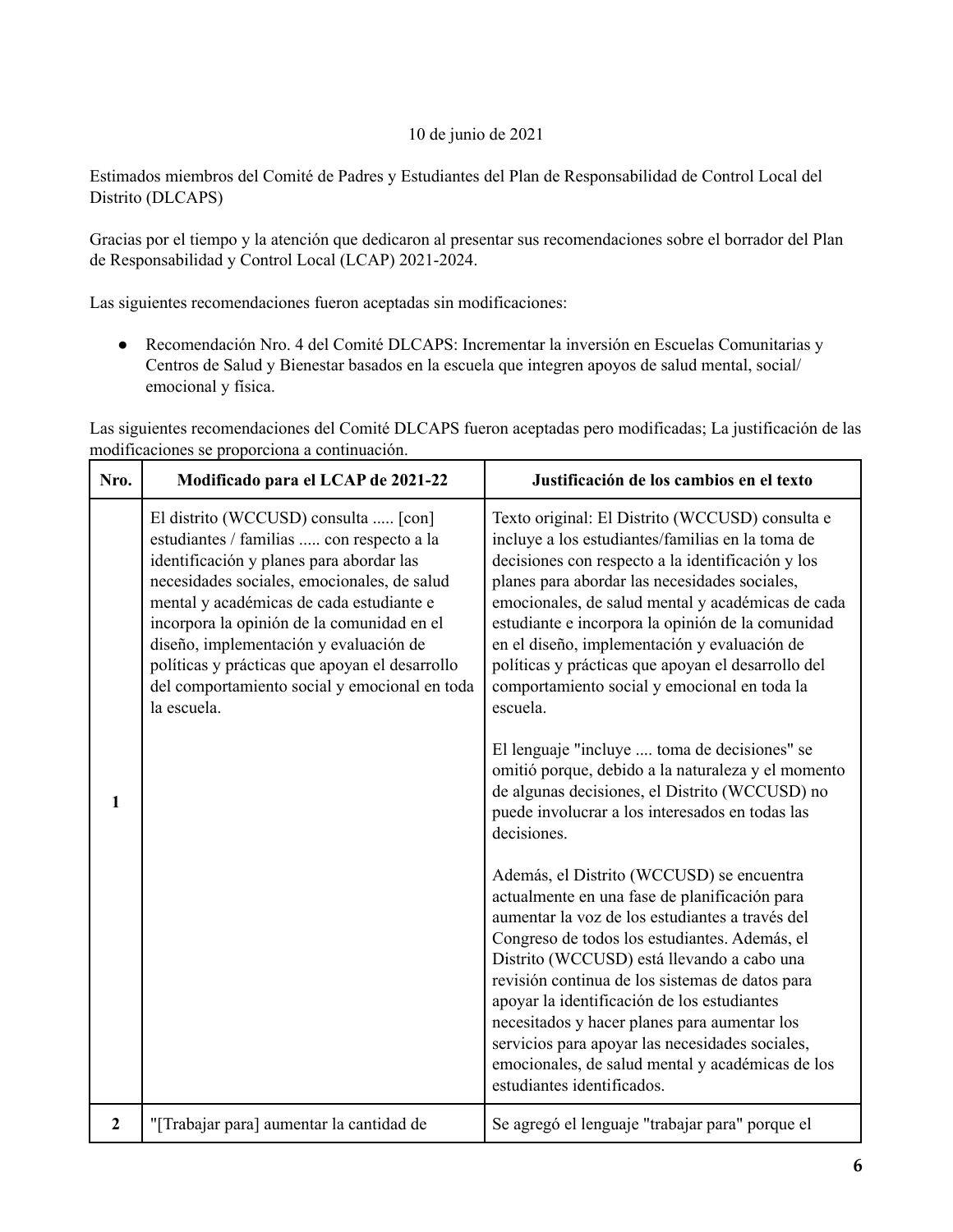|                | personal de apoyo bilingüe y culturalmente<br>competente de BIPOC (afroamericanos,<br>indígenas, personas de color), como terapeutas<br>y consejeros de salud mental."                                                                                                                                                                                                                                                                                                                                                                                              | Distrito (WCCUSD) no puede garantizar que un<br>cierto porcentaje de un grupo específico se postule<br>para un puesto en particular; consecuentemente, el<br>Distrito (WCCUSD) no puede asegurar que los<br>solicitantes de cualquier grupo específico serán<br>contratados.                                                                                                                                                                                                                                                                                                                                                                                                                                                                                                                 |
|----------------|---------------------------------------------------------------------------------------------------------------------------------------------------------------------------------------------------------------------------------------------------------------------------------------------------------------------------------------------------------------------------------------------------------------------------------------------------------------------------------------------------------------------------------------------------------------------|----------------------------------------------------------------------------------------------------------------------------------------------------------------------------------------------------------------------------------------------------------------------------------------------------------------------------------------------------------------------------------------------------------------------------------------------------------------------------------------------------------------------------------------------------------------------------------------------------------------------------------------------------------------------------------------------------------------------------------------------------------------------------------------------|
| $\overline{7}$ | [Comenzar a implementar sistemas para]<br>Llevar a cabo talleres continuos para<br>desarrollar la capacidad de los padres.<br>Capacitar a los comités PAC y SSC para<br>monitorear y evaluar la implementación de<br>programas y servicios, y evaluar las opiniones<br>de los padres en las decisiones presupuestarias.<br>Capacitar y otorgar un estipendio [disponible a<br>través de socios filantrópicos] padres [para]<br>reuniones de PAC y SSC [para] hacer<br>recomendaciones sobre cómo mejorar la<br>participación y la toma de decisiones<br>compartida. | El distrito (WCCUSD) está de acuerdo con el tema<br>general y cree que está bien alineado para satisfacer<br>las necesidades de los estudiantes.<br>Los elementos de acción se han modificado para<br>eliminar componentes que el Distrito (WCCUSD)<br>no puede implementar de inmediato o para agregar<br>énfasis y/o calificar hasta qué punto el Distrito<br>(WCCUSD) puede avanzar durante el año escolar<br>2021-22.<br>Los elementos de acción que requieren personal<br>adicional están bajo revisión y las decisiones se<br>basarán en la revisión de personal del<br>superintendente y la revisión general de las políticas<br>y procedimientos actuales del distrito.<br>Los elementos de acción que requieren financiación<br>adicional se están revisando y están a la espera de |
|                |                                                                                                                                                                                                                                                                                                                                                                                                                                                                                                                                                                     | recibir financiación adicional.                                                                                                                                                                                                                                                                                                                                                                                                                                                                                                                                                                                                                                                                                                                                                              |
|                | [Invertir en tecnología y contratos de servicios<br>que ayuden a]  mejorar el acceso al idioma,<br>la equidad y que estén respaldados por<br>políticas/estructuras/sistemas para<br>proporcionar traducción e interpretación en<br>idiomas además del inglés y el español (incluso<br>a nivel del plantel escolar para IEP,<br>conferencias de padres, etc.)                                                                                                                                                                                                        | Texto original: Mejorar el acceso al idioma, la<br>equidad y el apoyo contratando personal e<br>invirtiendo en tecnología, políticas/estructuras/<br>sistemas para brindar traducción e interpretación en<br>otros idiomas además del inglés y el español<br>(incluso a nivel del plantel escolar para IEP,<br>conferencias de padres, etc.)                                                                                                                                                                                                                                                                                                                                                                                                                                                 |
| 8              |                                                                                                                                                                                                                                                                                                                                                                                                                                                                                                                                                                     | El lenguaje "invertir en tecnología" se cambió al<br>principio de la oración para enfatizar el apoyo a la<br>idea; el Distrito (WCCUSD) está de acuerdo en que<br>se necesitan servicios de traducción adicionales en<br>idiomas distintos al inglés y al español y cree que<br>estas necesidades se pueden satisfacer de manera<br>eficiente con la tecnología disponible y los contratos<br>con los servicios de traducción.                                                                                                                                                                                                                                                                                                                                                               |
|                |                                                                                                                                                                                                                                                                                                                                                                                                                                                                                                                                                                     | El lenguaje "contratos de servicios" se agregó<br>porque el Distrito (WCCUSD) cree que se puede<br>proporcionar apoyo de traducción adicional a través                                                                                                                                                                                                                                                                                                                                                                                                                                                                                                                                                                                                                                       |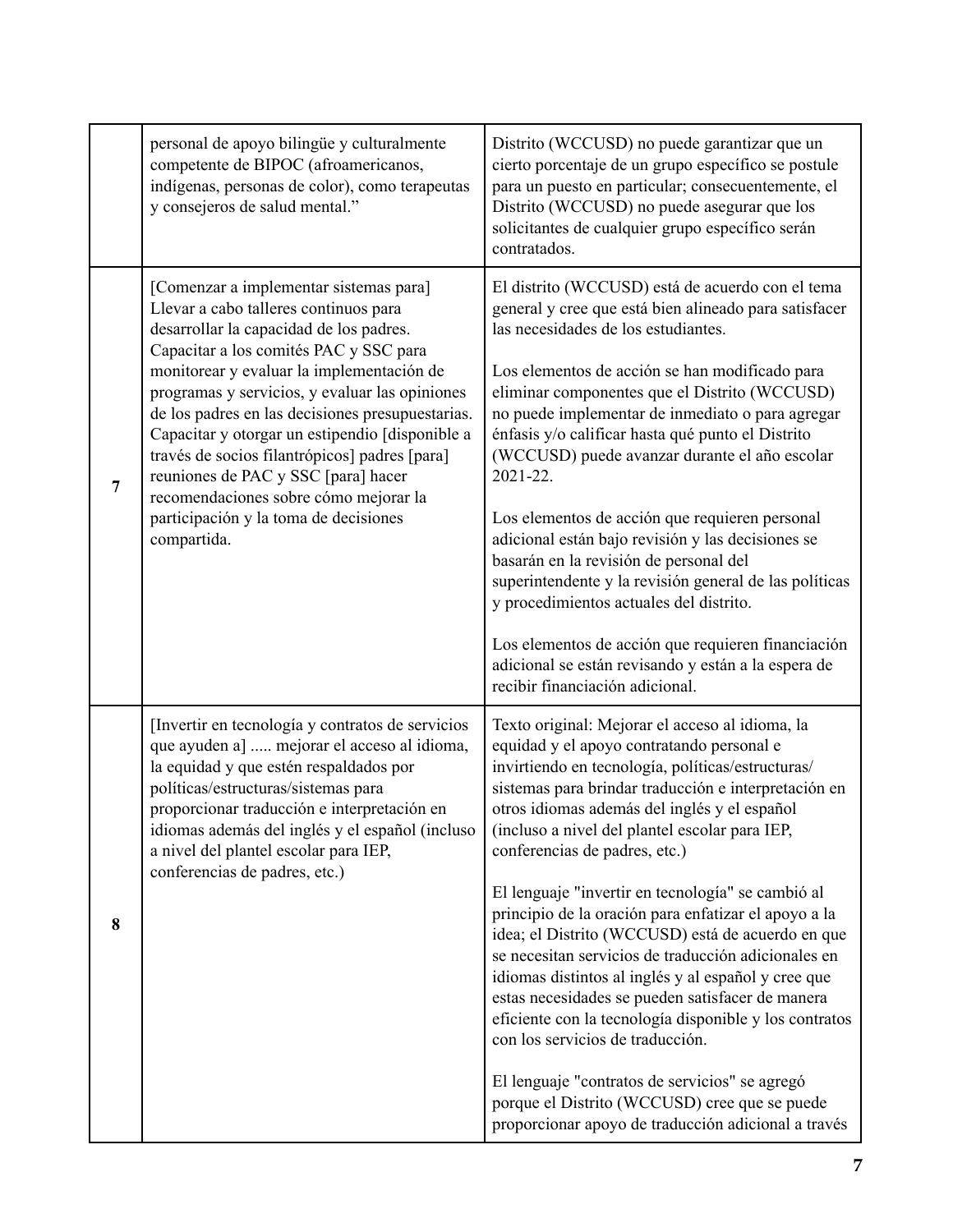|    |                                                                                                                                                                                                                                                                                                                                                                                                                | de servicios externos.                                                                                                                                                                                                                                                                                                                                                                                                                                                                                                                                                      |
|----|----------------------------------------------------------------------------------------------------------------------------------------------------------------------------------------------------------------------------------------------------------------------------------------------------------------------------------------------------------------------------------------------------------------|-----------------------------------------------------------------------------------------------------------------------------------------------------------------------------------------------------------------------------------------------------------------------------------------------------------------------------------------------------------------------------------------------------------------------------------------------------------------------------------------------------------------------------------------------------------------------------|
|    |                                                                                                                                                                                                                                                                                                                                                                                                                | El lenguaje "contratación" se omitió porque el<br>Distrito (WCCUSD) no puede financiar personal<br>adicional para esta función en este momento.                                                                                                                                                                                                                                                                                                                                                                                                                             |
|    |                                                                                                                                                                                                                                                                                                                                                                                                                | Se omitió el lenguaje "políticas/estructuras/<br>sistemas" porque, con la llegada de nuestro nuevo<br>superintendente, el Distrito (WCCUSD) llevará a<br>cabo una auditoría y reorganización de muchas de<br>las políticas/estructuras/sistemas y se centrará en<br>reconstruir muchos de los sistemas (incluyendo el<br>apoyo de lenguaje) durante los próximos años.                                                                                                                                                                                                      |
| 10 | Presentar presupuestos y datos estatales y<br>locales, identificados en asociación con los<br>estudiantes y las familias en base a indicadores<br>clave. Hacer esto  [a lo largo del] año, en<br>foros comunitarios / sesiones de estudio que<br>permitan preguntas y comentarios<br>significativos. Los datos deben ser de fácil<br>acceso, oportunos y fácilmente desagregados<br>por grupos de estudiantes. | Presentar presupuestos y datos estatales y locales,<br>identificados en asociación con los estudiantes y las<br>familias en base a indicadores clave. Hacer esto<br>[a lo largo del] año, en foros comunitarios/sesiones<br>de estudio que permitan preguntas y comentarios<br>significativos. Los datos deben ser de fácil acceso,<br>oportunos y fácilmente desagregados por grupos de<br>estudiantes.                                                                                                                                                                    |
| 12 | [Comenzar las etapas iniciales de capacitación<br>para] el personal para ayudar con la<br>recopilación de datos a nivel del plantel escolar<br>específicos para los programas y servicios<br>financiados por LCAP (asistencia, demografía,<br>puntajes de exámenes estandarizados, etc.)                                                                                                                       | Texto original: Capacitar al personal para ayudar<br>con la recopilación de datos a nivel del plantel<br>escolar específicos para los programas y servicios<br>financiados por LCAP (asistencia, demografía,<br>puntajes de exámenes estandarizados, etc.)<br>El lenguaje "Comenzar las etapas iniciales de la<br>capacitación para" se agregó debido a la expectativa<br>de que se deberá poner un enfoque significativo en<br>apoyar el trabajo fundamental de reabrir de manera<br>segura las escuelas para el aprendizaje en persona<br>durante el año escolar 2021-22. |

Las siguientes recomendaciones fueron evaluadas y están bajo asesoramiento, pero no se incluyeron en el LCAP del año 21-24. Para todas las recomendaciones en las cuales la financiación se mencionó como una causa para una implementación menos que completa, las recomendaciones se volverán a considerar cuando se disponga de fondos adicionales continuos.

| Nro. | No adoptado para el LCAP de 2021-22                                                                                           | Justificación                                                                                                                                            |
|------|-------------------------------------------------------------------------------------------------------------------------------|----------------------------------------------------------------------------------------------------------------------------------------------------------|
| 3    | Mejorar e invertir en métodos de alcance<br>dirigido a los estudiantes con grandes<br>necesidades, incluyendo los estudiantes | El Distrito (WCCUSD) está de acuerdo en que esta<br>recomendación podría ser un modelo productivo<br>para el apoyo estudiantil/familiar; Actualmente, no |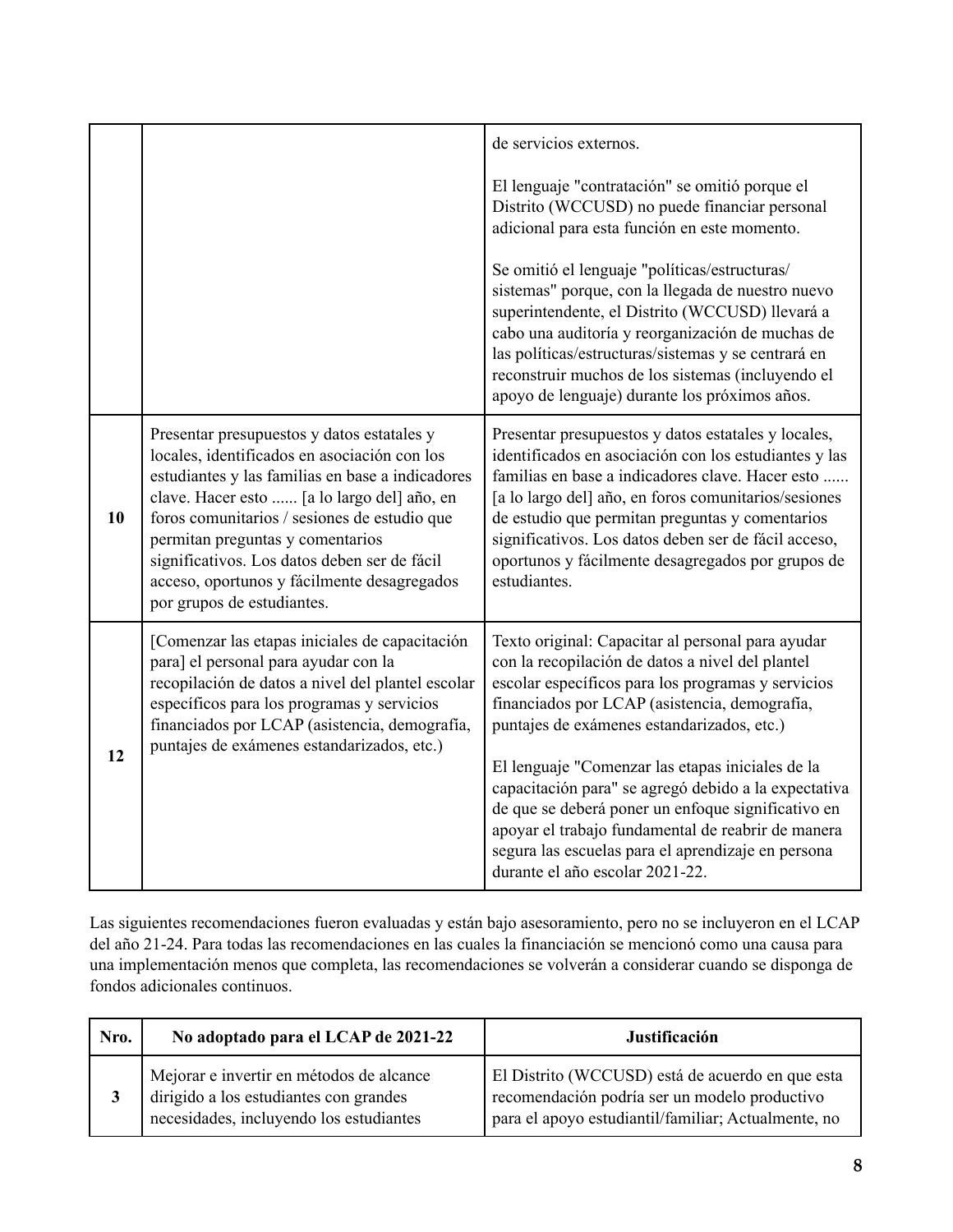|    | afroamericanos, los estudiantes con<br>discapacidades, los estudiantes de bajos<br>ingresos, los aprendices de inglés, los jóvenes<br>en hogares temporales de crianza y los jóvenes<br>sin hogar mediante la realización de visitas<br>domiciliarias/virtuales.                                                                                                                                                                                                                                                                                                                             | se dispone de financiación ni de personal para este<br>nivel de apoyo especializado. El Distrito<br>(WCCUSD) tendrá en cuenta esta recomendación a<br>medida que haya fondos disponibles en el futuro.                                                                                                                                                                                                                                                                                                                                                                                                                                                                                                                                                                                                                 |
|----|----------------------------------------------------------------------------------------------------------------------------------------------------------------------------------------------------------------------------------------------------------------------------------------------------------------------------------------------------------------------------------------------------------------------------------------------------------------------------------------------------------------------------------------------------------------------------------------------|------------------------------------------------------------------------------------------------------------------------------------------------------------------------------------------------------------------------------------------------------------------------------------------------------------------------------------------------------------------------------------------------------------------------------------------------------------------------------------------------------------------------------------------------------------------------------------------------------------------------------------------------------------------------------------------------------------------------------------------------------------------------------------------------------------------------|
| 5  | Establecer una Oficina de Participación de<br>Estudiantes y Familias (separada de Enlace<br>Comunitario) para que sea el único responsable<br>de involucrar y apoyar a los estudiantes y<br>familias del Distrito (WCCUSD) para que se<br>conviertan en auténticos copropietarios de<br>nuestras escuelas a través de una participación<br>auténtica y sostenida, aprendizaje ampliado,<br>liderazgo y oportunidades de defensoría para<br>familias y estudiantes.                                                                                                                           | El Distrito (WCCUSD) está de acuerdo en que esta<br>recomendación podría ser un modelo productivo<br>para el apoyo estudiantil/familiar; Actualmente, no<br>se dispone de financiación ni de personal para este<br>nivel de apoyo especializado. El Distrito<br>(WCCUSD) tendrá en cuenta esta recomendación a<br>medida que haya fondos disponibles en el futuro y<br>como un componente de la próxima auditoría que se<br>llevará a cabo como parte del Plan Inicial del nuevo<br>Superintendente.                                                                                                                                                                                                                                                                                                                   |
| 6  | Invertir en el desarrollo de capacidades para el<br>personal, los estudiantes y las familias.<br>Enfocarse en las relaciones entre padres/<br>maestros/administradores, comunicación,<br>responsabilidad y apoyo a nivel escolar.<br>Aumentar el apoyo, la capacitación y la<br>colaboración para los comités asesores de<br>padres y los consejos escolares, así como para<br>los maestros, el personal y los administradores.                                                                                                                                                              | El Distrito (WCCUSD) está de acuerdo en que esta<br>recomendación podría ser un modelo productivo<br>para el apoyo estudiantil/familiar; Actualmente, no<br>se dispone de financiación ni de personal para este<br>nivel de apoyo especializado. El Distrito<br>(WCCUSD) tendrá en cuenta esta recomendación a<br>medida que haya fondos disponibles en el futuro.                                                                                                                                                                                                                                                                                                                                                                                                                                                     |
| 9  | Crear una Oficina de Diversidad, Equidad e<br>Inclusión a nivel de gabinete para supervisar el<br>monitoreo de programas, acciones y servicios<br>para los siguientes grupos de alta necesidad:<br>estudiantes aprendices de inglés, estudiantes de<br>bajos ingresos, estudiantes afroamericanos,<br>jóvenes en hogares temporales de crianza,<br>jóvenes sin hogar, Jóvenes Afectados por el<br>Sistema de Justicia y jóvenes LGBTQIA +,<br>incluyendo, entre otros, sus logros,<br>participación, asistencia, tasas de suspensión y<br>graduación, salud mental y socioemocional,<br>etc. | El Distrito (WCCUSD) está de acuerdo en que esta<br>recomendación podría ser un modelo productivo<br>para el apoyo estudiantil/familiar; sin embargo, la<br>organización de los puestos a nivel de gabinete en<br>los distritos escolares públicos es para que el puesto<br>supervise una gama de funciones. Un distrito<br>escolar no tiene un miembro del gabinete para<br>inglés y uno diferente para matemáticas. Lo que se<br>hace es crear áreas de enfoque y prioridades para el<br>Distrito. Actualmente, la financiación y el personal<br>no están disponibles para este nivel de apoyo<br>especializado a nivel de Gabinete. El Distrito<br>(WCCUSD) mantendrá en mente esta<br>recomendación de apoyo adicional dentro de los<br>Servicios Educativos a medida que haya fondos<br>disponibles en el futuro. |
| 11 | Crear una Declaración de Derechos de los<br>Padres para que sea implementada en cada<br>establecimiento escolar, la cual establezca                                                                                                                                                                                                                                                                                                                                                                                                                                                          | Con respecto a los otros elementos de esta<br>recomendación (Declaración de Derechos de los<br>Padres, acceso a datos a nivel escolar y calendario                                                                                                                                                                                                                                                                                                                                                                                                                                                                                                                                                                                                                                                                     |